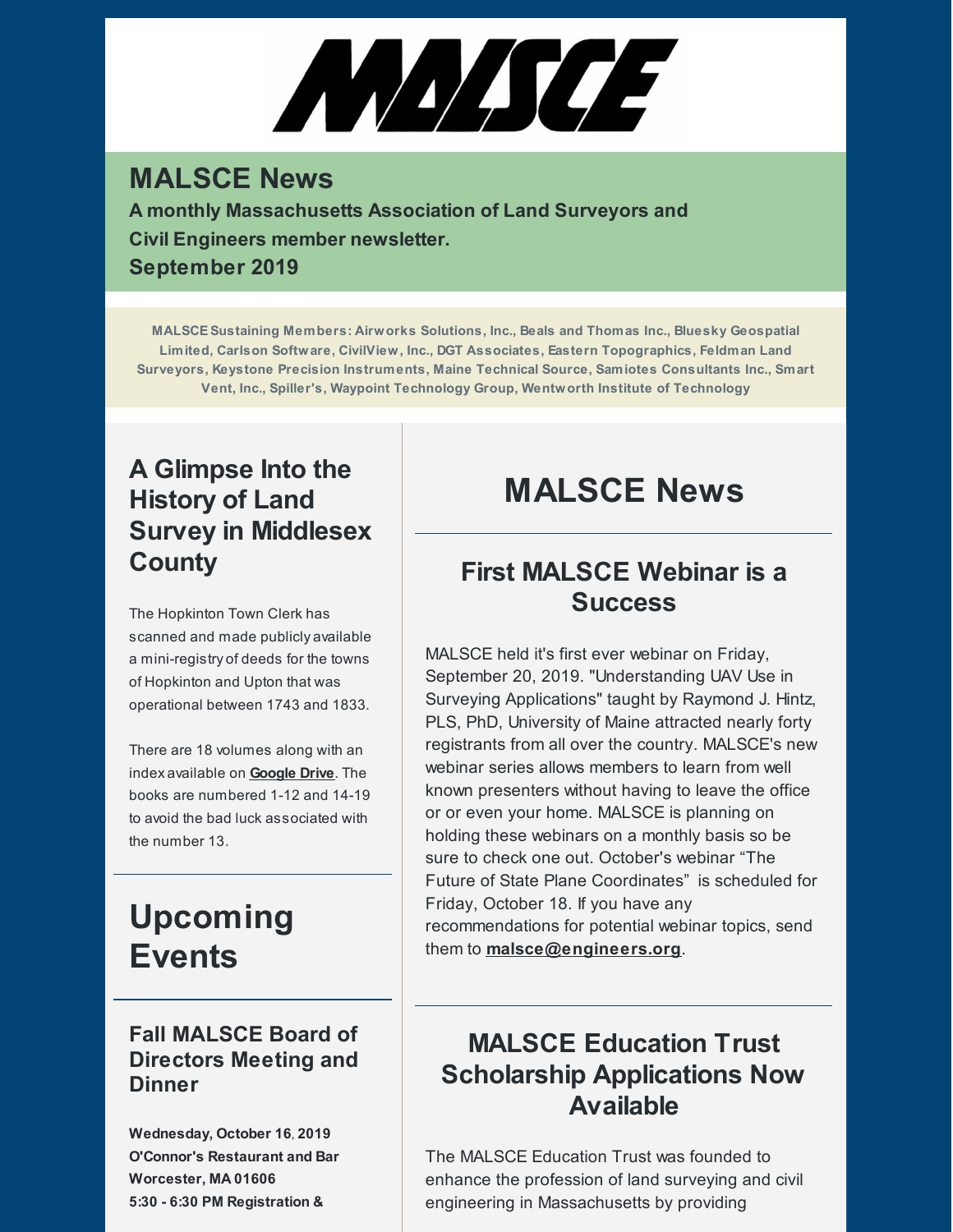**Reception; 6:30 - 7:30 PM Dinner 7:30 - 9:00 PM Feature Presentation & MALSCE Board of Directors Meeting**

**Feature Presentation: Advanced Remote Sensing for Disaster Recovery Chad Council, Humanitarian Assistance and Disaster Relief (HADR) Systems Group, MIT Lincoln Laboratory**

Join us for the annual fall MALSCE Board of Directors Dinner Meeting, which also doubles as a joint meeting with MALSCE's Central and Eastern Massachusetts Chapter. Come enjoy great food and networking with your peers as you hear reports on MALSCE's latest undertakings and a featured presentation on Advanced Remote Sensing for Disaster Recovery. Chad Council from MIT Lincoln Laboratory will provide an overview about how they are applying Geiger-Mode Ladar to assist in disaster recovery.

**[Learn](https://www.malsce.org/events/fall-malsce-board-of-directors-meeting-and-dinner-2694) More**

#### **Professional Land Surveyor Refresher Course**

**Saturday, October 5, 2019 Boston, MA 12:00 PM to 2:00 PM**

MALSCE is offering a day-long review course for Professional Land Surveyor candidates who are planning to take the Principles and Practice of Surveying Exam in the fall.

Subjects to be Covered:

- 250 CMR
- Subdivision Control Law/Zoning
- Exam Format and Preparation
- Massachusetts Boundary Law/Statutes.

**[Learn](https://www.malsce.org/events/pls-refresher-course-2659) More**

scholarship and education grants for the students of land surveying and civil engineering who are Massachusetts residents. The Trust is currently accepting applications for three scholarships, detailed below.

The Survey Certificate Program Scholarship is awarded to students currently enrolled in an accredited Land Surveying Certificate Program.

The Memorial Scholarships are awarded to students presently enrolled full time (days) as an undergraduate in an accredited college, university, junior college, technical institute or community college and majoring in land surveying, civil engineering, or environmental engineering.

The UMaine Scholarship is awarded to a Massachusetts resident who is an incoming freshman (or transfer student) enrolled in the University of Maine Surveying Engineering Technology program (SET/SVT).

The application deadline for these scholarships is October 31, 2019.

For more information, including the requirements and applications to all of the above listed scholarships, **click [here](https://www.malsce.org/news-publications/news/malsce-education-trust-offers-scholarships-apply-by-10-31-2019-2696)**.

#### **Renew Your MALSCE Membership Today**

MALSCE leaders would like to thank all MALSCE dues-paying members who have paid their fiscal year 2020 dues. Second dues notices were sent out in early September. Your timely payment helps ensure that MALSCE has the financial support that is needed to sustain its operations.

Prompt payment of your dues invoice will ensure that you continue to receive the numerous benefits that MALSCE has to offer through June 30, 2020. If you did not receive or retain your MALSCE dues invoice or you have any questions, please email **[malsce@engineers.org](mailto:malsce@engineers.org)**.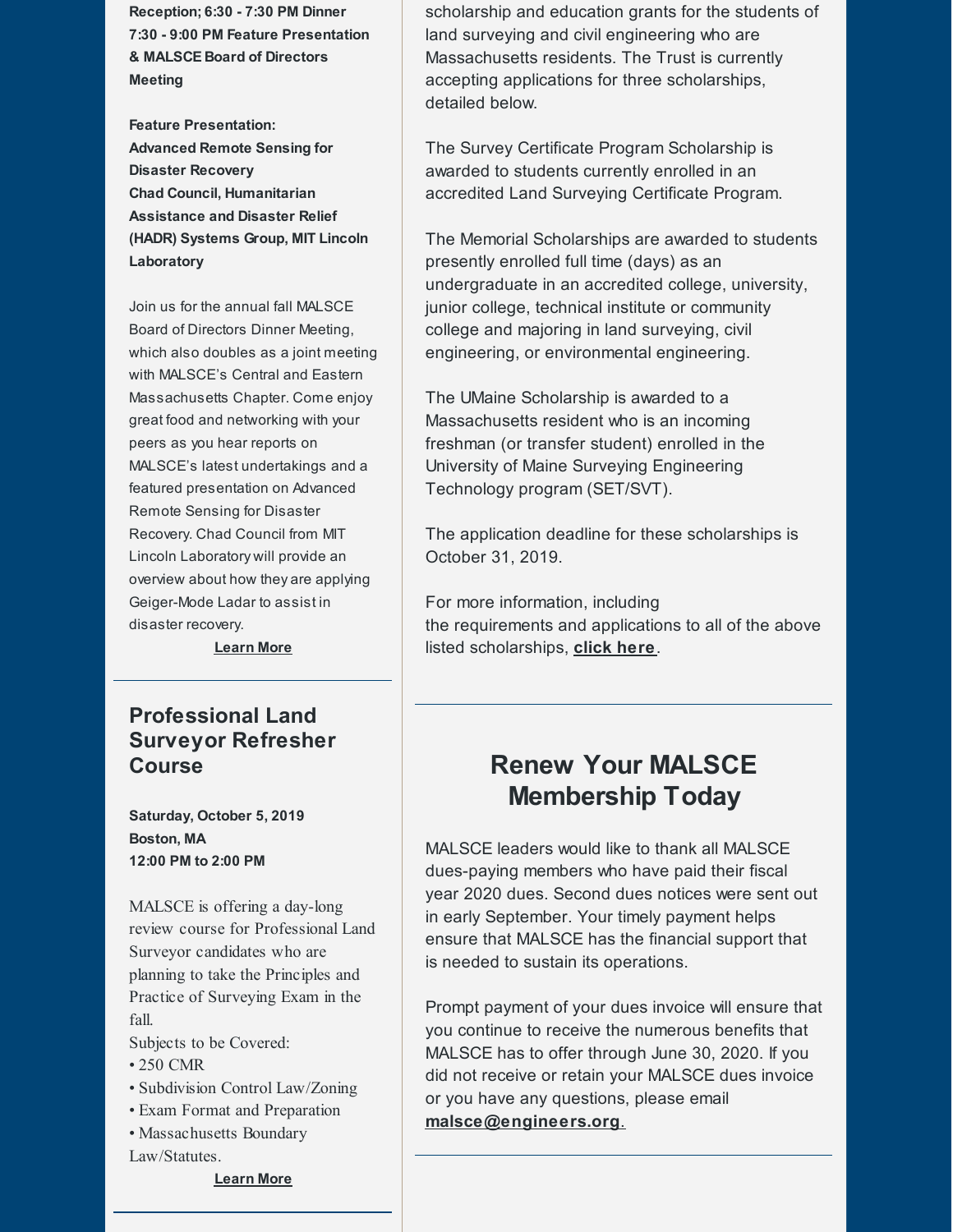# **Save the Date for these Upcoming MALSCE Events**

#### **The Future of State Plane Coordinates**

**Friday, October 18, 2019 MALSCE Webinar Featuring: Daniel J. Martin Northeast Regional Geodetic Advisor, NOAA/NOS/National Geodetic Survey**

**Look to future MALSCE Emails for more information**

#### **The Eleventh Annual Legal Perspectives on Land Surveying**

**Friday, January 31, 2020 Conference Center at Waltham Woods, Waltham, MA**

This popular daylong program with once again feature a panel of distinguished attorneys examining the latest legal issues impacting the land surveying profession.

#### **2020 MALSCE Convention**

**Friday, March 13 and Saturday, March 14, 2020 Doubletree by Hilton Hotel Leominster, Leominster, MA**

The Convention Planning Committee is hard at work developing the program for the 2020 MALSCE Convention.

## **MALSCE Welcomes New Sustaining Member**

MALSCE would like to welcome Beals and Thomas Inc. as its newest Sustaining Member and thank the following Sustaining Members for returning for the 2019-2020 fiscal year: Airworks

Bluesky Geospacial Ltd. Eastern Topographics Feldman Land Surveyors Keystone Precision Instruments Maine Technical Source Samiotes Consultants Inc Smart Vent, Inc Spiller's Wentworth Institute of Technology

Promote your company or educational institution to over 350 MALSCE members and demonstrate your support of the land surveying profession by becoming a MALSCE Sustaining Member today! To learn more, **click [here](http://files.engineers.org/file/2019-2020-Sustaining-Membership-Program-Announcement-894D.pdf)**.

## **Proprietors' Council Meeting**

On Friday, September 13th, MALSCE Proprietors' Council members held their first luncheon meeting of the current fiscal year at the **[Aldrich](http://www.aldrichcenter.org/) Center**, which is located at The Engineering Center in Boston. Proprietors' Council Chair **Michael A. [Feldman](mailto:mfeldman@feldmansurveyors.com)**, Feldman Land Surveyors, presided over this luncheon meeting which featured a discussion of business and employment trends as well as legislative and regulatory matters impacting the land surveying profession. Council members also discussed planned MALSCE undertakings including MALSCE webinars, the 2020 convention, which will once again feature a Proprietors' Council-hosted roundtable discussion, and MALSCE President Darren Hardy's plans for improving member engagement. The next Council luncheon meeting will likely occur sometime after the first of the year.

With member benefits that extend beyond the current fiscal year there is still time to join the MALSCE Proprietors' Council. To learn about all Proprietors' Council member benefits and to join the council **[click](https://www.malsce.org/membership/proprietors-council) here**.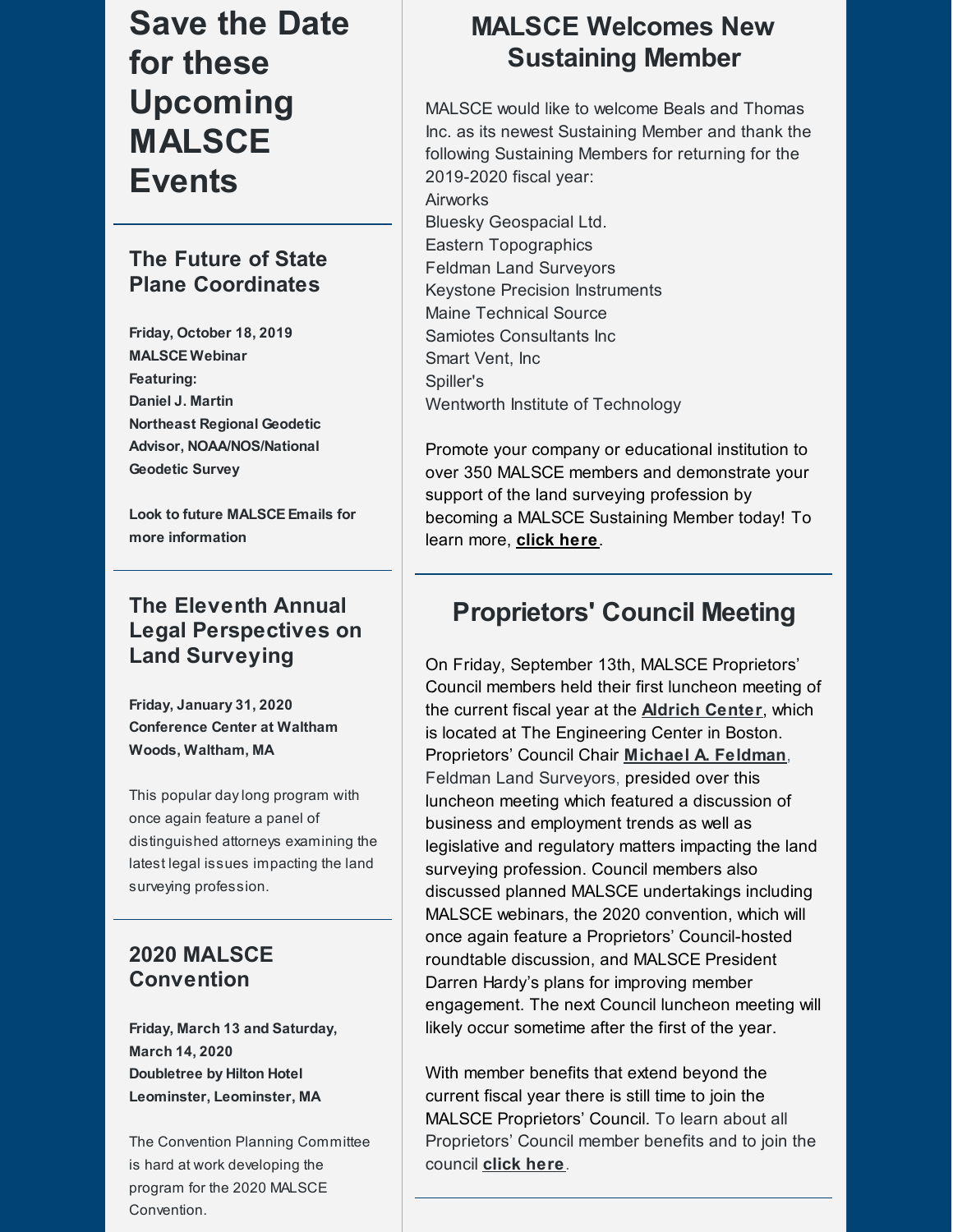## **NSPS News**

#### **Stolen Equipment Continues to Plague Surveyors Nationwide**

NSPS continues to track the theft of surveying equipment throughout the country. There is a **"Stolen [Equipment"](http:/)** section on their website. Take time to learn more about what can be done and what is being done when thefts occur.

### **MALSCE Government Affairs Update - September 2019**

**[Click](https://www.malsce.org/news-publications/news/malsce-government-affairs-update-august-2019-2637) here** to learn more about the Emergency Dig-Safe Regulations issued by the DPU and how to submit your comments, contacting your Massachusetts Legislators and asking them to support our Dig Safe Bill, the Transportation Bond Bill, and updates from the Massachusetts Board of Registration of Professional Engineers and Professional Land Surveyors.

## **MALSCE News is Seeking Topical Articles**

Did you have a particularly challenging project? Have a technical matter to discuss? Do you have a perspective on the profession you'd like to share? Your colleagues are waiting to learn from your experience. Submit an article for publication in MALSCE News. MALSCE is seeking topical articles for publication in future issues of MALSCE News. While we cannot promise to print everything submitted, if you've written something you'd like to share with your fellow MALSCE members, forward it to **Rich [Keenan](mailto:rkeenan@engineers.org)**.

# **Classified Advertisements**

#### **Survey Party Chiefs, Field Technicians, and Office Technicians**

Beals and Thomas Inc. is currentlyseeking responsible, highly motivated, and detail-oriented individuals to join our Land Surveying Department. We are celebrating 35 years of providing high qualitysurvey, civil engineering, planning, permitting and environmental services to a wide variety of public and private clients. We are pursuing dedicated and engaged individuals to work collaboratively as part of our multidisciplinary team to address land conservation and development challenges.

We offer highly competitive compensation, signing bonus, and a comprehensive benefits package including company-sponsored health and dental insurance, long-term and short-term disabilityinsurance, and 2X annual salarylife insurance. Also included are paid sick time, holidays and vacation days, plus a 401(k) plan with company match.

Ideal candidates possess leadership abilities to manage survey assignments in the field and provide office surveysupport.

We are actively recruiting for the following positions:

o Survey Party Chiefs

o Field Technicians

o Office Technicians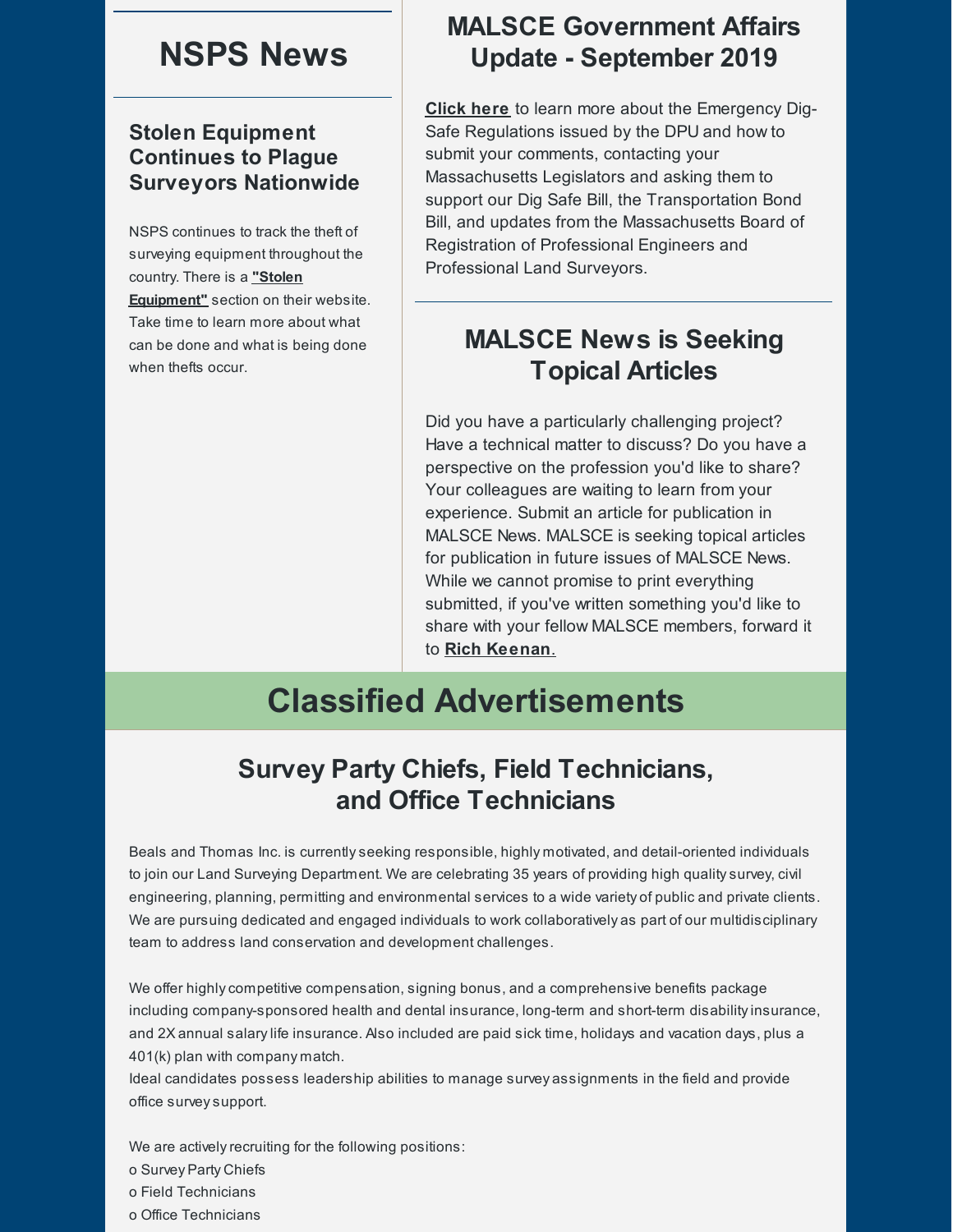If you are ambitious, take pride in your work, and are seeking to advance your career, we encourage you to applyto join our team.

To learn more about us and the positions offered as well as to apply, please visit our website:

#### **[www.bealsandthomas.com](http://www.bealsandthomas.com)**

## **Land Survey AutoCAD Technician / Project Surveyor - \$1500 Signing Bonus**

If you are a Survey Tech-AutoCAD Drafter, or a Project Surveyor with a minimum of 5 years of SURVEYING experience looking for a great firm, please send us your resume!

Please note that this posting is for someone with 5 years of experience using AutoCAD to produce survey plans and calculations.

Feldman Land Surveyors is searching for experienced Survey Technicians and Project Surveyors to join our firm to prepare survey plans in our Boston and Worcester offices. Knowledge of Carlson software, surveycalculations, research, Revit and background in field work is a plus.

Responsibilities: Perform work in AutoCAD for drafting for boundarysurveys, ALTA/NSPS Land Title surveys, existing conditions, construction surveys as well as all other types of surveys. You will have an opportunityto learn about 3D Laser Scanning and Revit modeling if the interest is there!

Benefits that are available include competitive pay, paid holidays, vacation time, sick/personal days, medical, dental, short and long term disabilityinsurance, tuition reimbursement, company gym and parking. 401K plan with up to 4% company match is available after 90 days.

We are a 3rd generation family owned business dedicated to providing a respectful work environment that also understands work/life balance.

Please contact **[careers@feldmansurveyors.com](mailto:careers@feldmansurveyors.com)** with all inquiries.

#### **Positions Available for Staff & Project Surveyors**

**Want to work in Boston?**.....Hancock Associates has immediate openings for Staff & Project Surveyors in our new Boston office!

**Want to get out of Boston?**.....Hancock Associates has immediate openings for Staff & Project Surveyors in our Marlborough office!

All candidates must have experience in surveying including ALTA, existing conditions, Land Court, GPS, construction layout, settlement monitoring, lot stakings, etc. for projects including high profile developments, commercial, residential, infrastructure as well as lot surveys, and plot plans. Requires excellent communication skills and candidates must be career driven and team players. We offer tremendous variety of project scope, size, intricacy and location.

Hancock Associates offers exceptional growth potential, Medical insurance, 401K, paid holidays and vacation, and a professional work environment.

Qualified candidates should send cover letter, salaryrequirements, desired position, and resume to Hancock Associates, 185 Centre Street, Danvers, MA 01923 or email us at **[hr@hancockassociates.com](mailto:hr@hancockassociates.com)**.